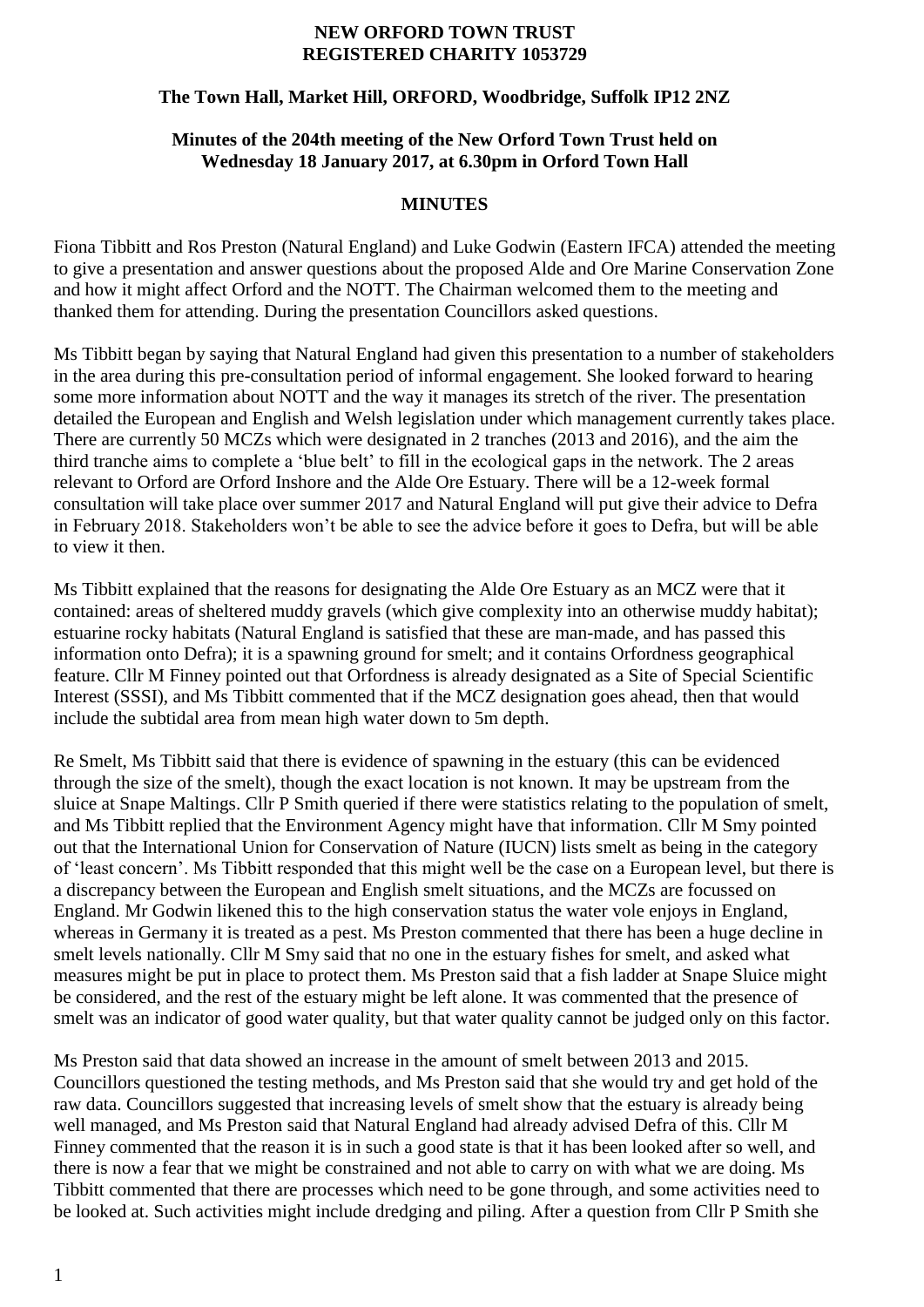also commented that the MCZs aim to protect the areas from pressures in the future.

Ms Preston took over the presentation to talk about Orfordness. The MCZ designation would protect the area around Orfordness from mean high water down to 5m depth. They know that this feature is mobile and that its form will change over time. Cllr J Robinson asked what it needed to be protected from, and Ms Preston gave an example of taking shingle away. Ms Tibbitt said that landing and anchoring would be unlikely to be affected. The other area proposed for designation is Orford Inshore, which is located 14km off the coast.

Re Management of MCZs, the Marine Management Organisation (MMO) is responsible for overseeing licensable activities, and Eastern IFCA has powers to enforce fishing regulations. Ms Preston reported that any restrictions would be put in place only after designation, but that once a site is designated it doesn't necessarily mean that it would be controlled. If there is seen to be no damaging interaction, then no measures would be put in place. Any options for management would be put in place in consultation with stakeholders, and when deciding on any management options, Defra would take into account any socio-economic impact. Any such impact is not within the remit of Natural England, but Mr Godwin said that IFCA would include a socio-economic assessment.

Mr Godwin advised the Trustee that IFCA is only concerned with fishing, and that the MMO deals with issues regarding licensable activities. Both IFCA and MMO would advise on any potential restrictions and would engage with stakeholders on this. MMO would still have to carry out a formal consultation. Cllr M Finney asked if the MMO would be as helpful as Natural England/Eastern IFCA have, and come to a meeting to speak with the Trustee. Mr Godwin believed that they would be helpful. The Clerk reported that a private company (APBmer) has been tasked with carrying out a study into the impact (or lack of) of recreational activities on the marine environment, and that she has emailed Councillors with a link to the study, which would certainly be relevant to NOTT.

Ms Tibbitt reported that the deadline for evidence to be passed to Defra has now passed. The 12-week period of public consultation will take place in the summer. There will be forms for members of the public and stakeholders to fill in. Cllr M Smy mentioned the use of 'reference areas'. These were to provide areas which demonstrate the un-impacted state of a broad range of marine features, and were intended to provide a comparison for other areas. Ms Tibbitt said that it was accepted that the use of these areas was flawed and they were no longer used, and have been taken out of MCZ projects.

Cllr M Finney pointed out that this is the second attempt to get the Alde Ore Estuary designated as an MCZ. He asked what had changed since the first attempt was unsuccessful. Ms Tibbitt confirmed that the criteria for designation haven't changed, but that in the Alde Ore Estuary there is now more evidence of the relevant features and habitats. Ms Preston pointed out that in the original surveys (prior to the first attempt at designation) there was only one location where muddy gravels were found. More recent surveys have identified 10 locations. Cllr M Finney pointed out that locations of such features would change after, ie, the recent storm surge. Ms Preston acknowledged that this was the case. Cllr J Robinson asked what damages muddy gravels, and Ms Tibbitt responded that things like dredging, anchoring and piling. Cllr F Finney asked what would happen if areas of muddy gravel were found, for example, in the moorings area. Ms Tibbitt responded that they would look at activity and interaction before making any decisions regarding possible restrictions. Councillors commented that NOTT was nervous that our activities might be affected, and that they provide a source of income for us. Ms Tibbitt pointed out that the habitats were already subject to natural stresses and that additional stress would not be desirable. She suggested that designation might have its advantages, with more people visiting and benefitting the local economy.

Cllr M Smy asked where NOTT stands as owner of the river bed. Ms Tibbitt acknowledged that they need to know more about how NOTT manages the area. Cllr P Smith asked if the minister had legal powers to designate our area, even though it is in our ownership. Ms Tibbitt replied that in terms of other designations (ie SSSI), these do occur on private land, but she Natural England has informed Defra about NOTT's ownership.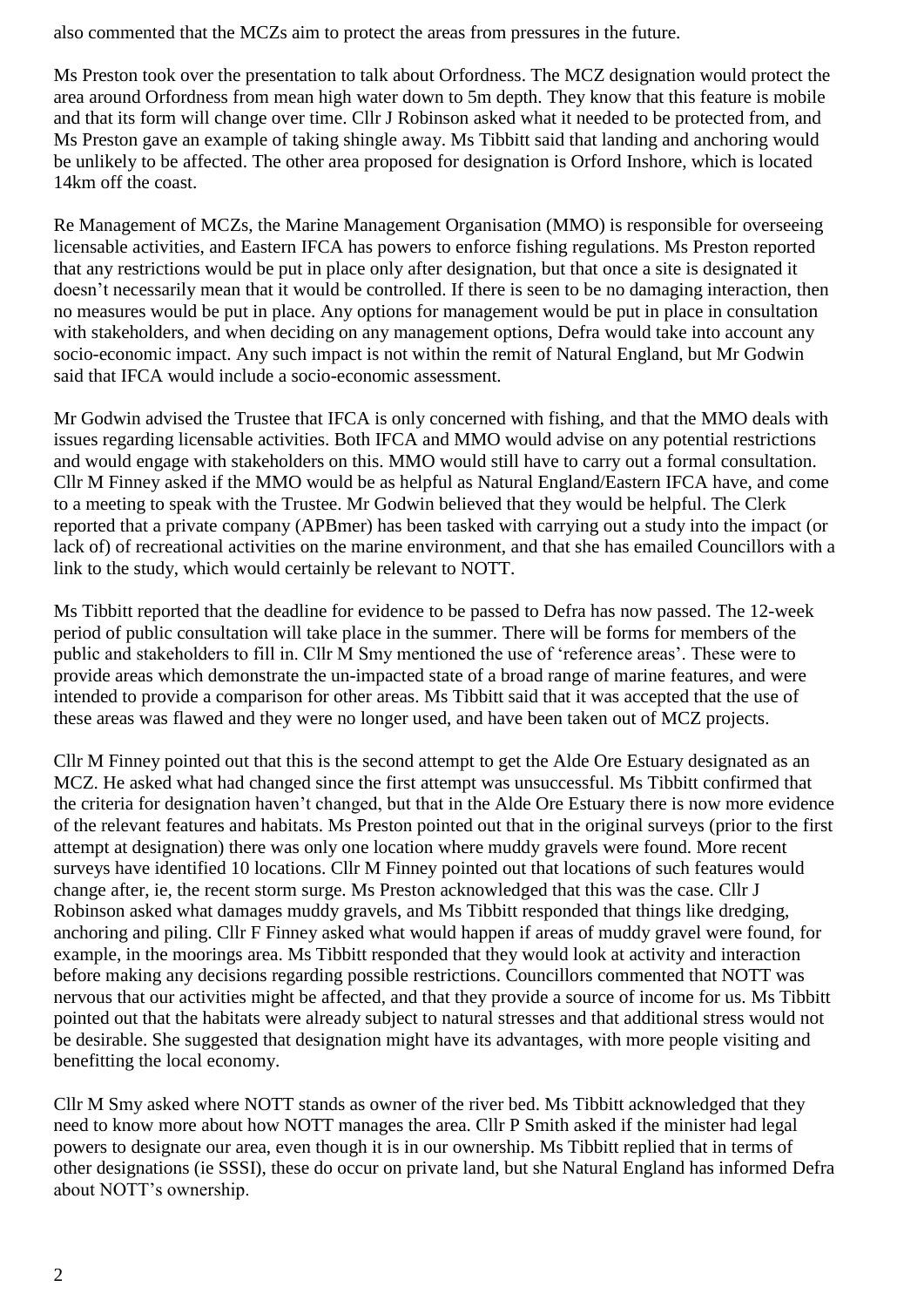Mr Godwin gave a short presentation about IFCA's role in working towards sustainable fisheries, healthy seas and a viable fishing industry. IFCA also has a research team which looks into the impact of fishing activity, and he stressed the importance of dialogue before deciding on any regulations. He said that designation as an MCZ would not automatically mean regulation, and that there is the possibility that it might have no effect. After designation there is a 2-year window to assess any sites and to bring in any measures necessary. It's about getting a balance between good management and enabling activity. Cllr M Smy mentioned a case recently where someone had applied for a fishing licence from NOTT, but had been turned down, yet he had been seen in the river. Mr Godwin said if designation went ahead, NOTT might be able to agree certain management measures (such as limiting the size of vessels allowed to fish in NOTT's area of river) which Eastern IFCA could help to enforce.

Ms Preston said that she would email the Clerk the PowerPoint presentation for her to forward to members of the Trustee.

The Chairman thanked Ms Tibbitt, Ms Preston and Mr Godwin for attending the meeting, and they then left.

Present: Cllrs I Thornton (Chairman), D Brenchley, M Finney, M Golder, M Green, J Howard, M Iliff, A Macro, R Mallett, J Robinson, M Smy and P Smith. Clerk in attendance

## **1. Apologies for absence**

Full trustee in attendance.

## **2. Declarations of interest**

Cllr D Brenchley: allotment holder; Cllr M Finney: member of Orford Sailing Club, river user, Chairman of the Orford and District Inshore Fishermen's Association, Trustee of Orfordness Lighthouse Trust, Director of Cobra Mist Ltd; Cllr M Golder: relative lives in Bakers Lane cottage, supplier to Orford Country Market; Cllr M Green (allotment holder); Cllr J Howard: Commodore of Orford Sailing Club, plot holder; Cllr M Iliff: member of Orford Sailing Club; Cllr A Macro: allotment holder, supplier to Orford Country Market, Chairman of the Recreation Ground Charity, and married to a quay user (fisherman); Cllr R Mallett: relative of an allotment holder: J Robinson as a river user and member of Orford Sailing Club; Cllr P Smith as a river user and member of Orford Sailing Club; Cllr M Smy: allotment holder, plot holder, mooring holder.

## **3. Minutes of the 203rd meeting held on 16 November 2016**

These were agreed and signed as an accurate record.

## **4. Matters arising from the 203rd meeting held on 16 November 2016**

- The Clerk had written to Ms Coffey at the end of November regarding the proposed MCZ. Having had no reply, the Clerk re-sent the letter via email, with no response as yet.
- Re internet banking: the new Treasurer is looking into this.
- The Clerk reported that a parishioner had come forward who was willing to help with Village Voice. Previously the editor had put together each issue on a desk-top publishing programme and emailed a PDF to the printers. For the past few months the Clerk has been emailing a Word document for Leiston Press to set, and this is costing an additional £24 per month. The parishioner in question would do what the Clerk is doing now. It was suggested that NOTT should purchase a desk-top publishing programme and that the Clerk should put the Word document into the correct format, emailing a completed PDF to Leiston Press. This would also mean that the office has sight of the newsletter before it goes to print. It was agreed unanimously to proceed with purchase of the software.
- The Clerk reported that work on the planking on the Quay was now complete. It was agreed that in future 3 quotes should be obtained where at all possible.
- The Clerk reminded the Trustee that at the previous NOTT meeting, the Trustee had agreed to proceed with its own website. Mr Hipwell had then sent a further email saying that he could reduce NOTT's space to one page, and that the charge for this would be £55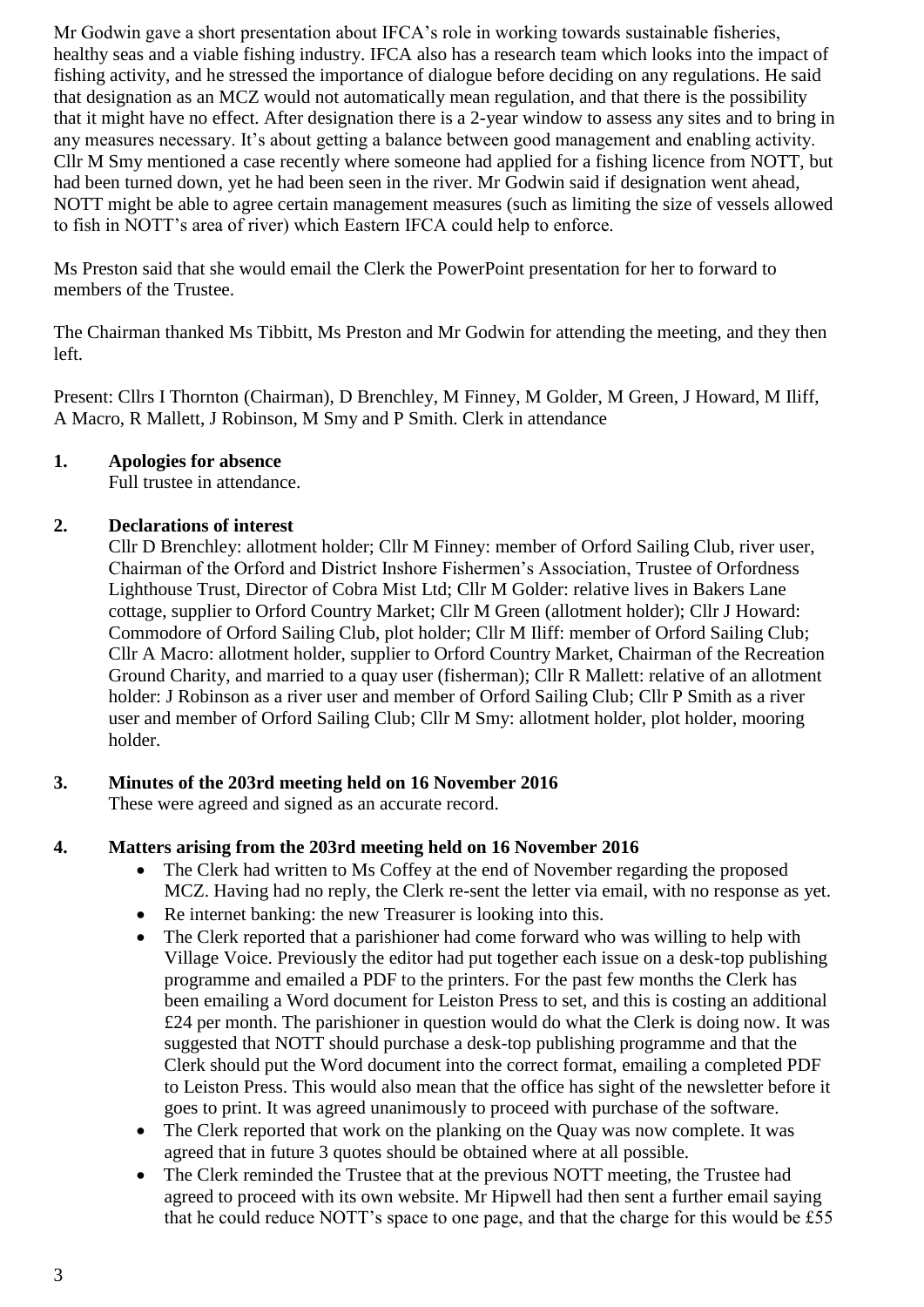per annum. The Clerk had forwarded this email to all Councillors, and the outcome was to stick with the original decision to proceed with a new website, which would still be cheaper.

- Cllr I Thornton reported that there was a pile of spoil close to the area where the concrete pad had been laid for the bins. It is believed to have come from the digging out that was done, and it was suggested that this should have been spread out along the bank. Cllr J Robinson agreed to look at this and contact the contractor if required.
- Stony Ditch: Cllr I Thornton reported that no reply had yet been received from Iain Mills at Crown Estate, and it was agreed that a follow-up letter should be sent.
- Cllr J Robinson reported that he would meet with Mr Rindy Frost about his request to lease a plot of land.

## **5. Treasurer's report**

Cheques and balances from 1-30 November 2016 These were accepted by the Trustee.

## **6. Committee reports**

No **Estates/Highways** meeting this month

## No **Riverside** meeting this month

Firework incident on Quay: on New Year's Eve a large firework was set off at the Quay, resulting in damage to the non-slip fibreglass panels on the edge of the Quay. It appears that fireworks have been let off here in the past, but that there is usually no damage.

The Clerk reported that a parishioner had asked if they could put some sand onto the children's beach area. The Clerk had written to advise them that this would not be possible as MMO regulations do not allow it.

It was reported that during the recent storm surge there had been a leak in the river wall behind the Sailing Club.

## **ACTION Clerk to report the above to the Environment Agency**

## It was reported that the slipway needed to be cleaned. **ACTION Cllr J Robinson to ask Quay Warden to clean**

## **7. General Trust business**

- Clerk's report on outstanding matters
	- o The Clerk reported that planting of the 3 alder trees by the riverside pond, and the 2 silver birches in the cleared area of the car park was now complete. The plan is to put grass around the silver birches, and Cllrs M Smy and R Mallett offered to do this. It was agreed to purchase some more grass seed from Walnes.
	- o The Clerk has chased the National Trust again regarding the outstanding leases.
	- o The Clerk reported that she had had to cancel Kerway from carrying out the work resurfacing the car park after the oil spill last year. There is some issue with the insurance, and the Clerk is waiting for confirmation that we can go ahead and get the work carried out.
- Discussion re proposed MCZ: Councillors to consider the presentation given this evening to consider any follow-up questions which need to be asked.
- Website: the Clerk reported that the new Parish Council and NOTT website it now up and running, and she wished to thank Maria Brenchley for allowing her photographs to be used on the website. The OBA website contains a link to the new PC/NOTT website and it was agreed to put a link to the OBA website on our new one. The Clerk had come across an Environment Agency widget showing if there were any flood alerts in the area, and it was agreed to put this on the website.
- The Clerk reported that a parishioner had contacted her after he had hit his car on the